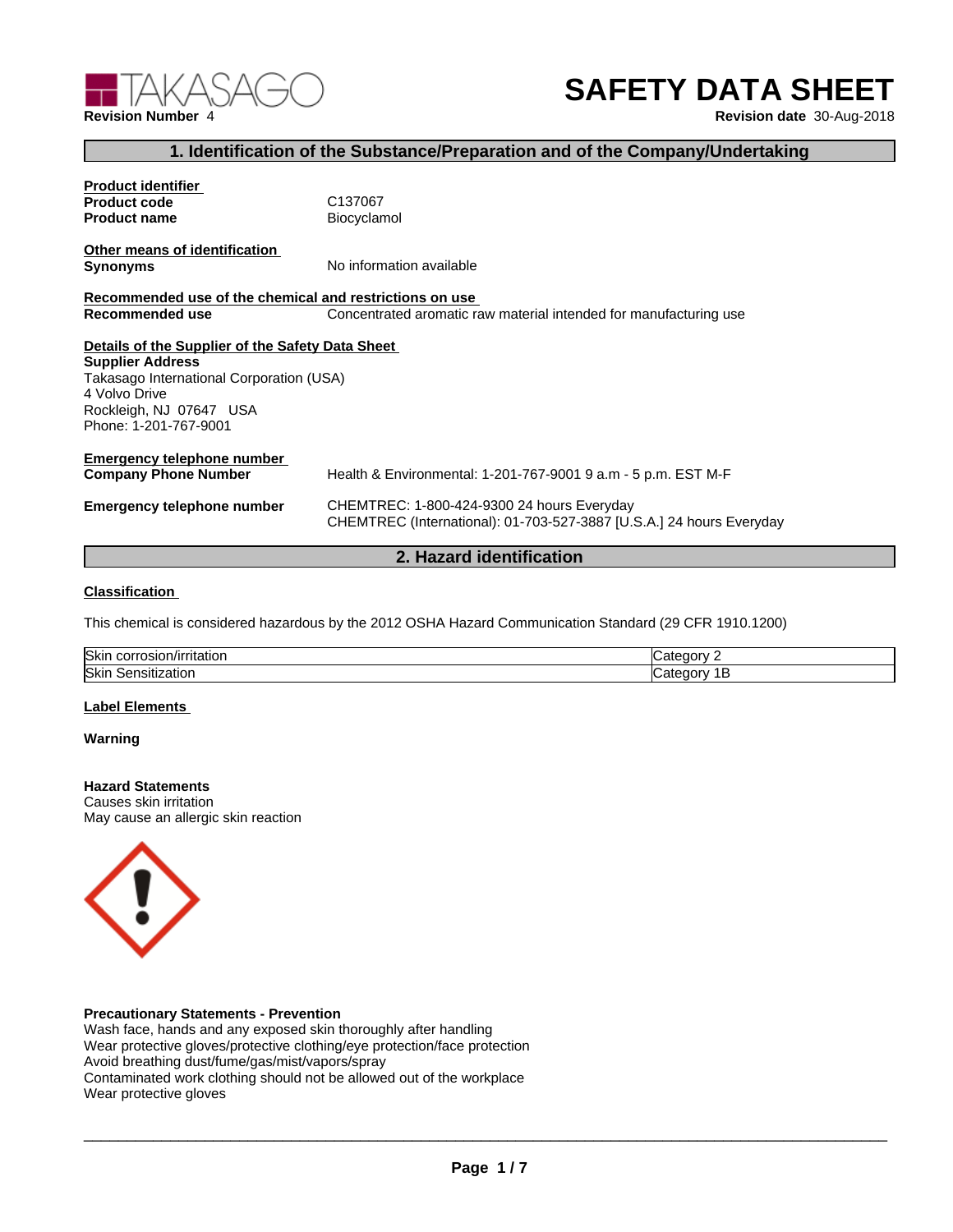IF ON SKIN: Wash with plenty of soap and water If skin irritation occurs: Get medical advice/attention Take off contaminated clothing and wash before reuse If skin irritation or rash occurs: Get medical advice/attention Wash contaminated clothing before reuse

#### **Precautionary Statements - Disposal**

Dispose of contents/containers in accordance with local regulations

#### **Hazards Not Otherwise Classified (HNOC)**

None known

#### **Other information Other Hazards** None known

## **3. Composition/information on Ingredients**

#### **Formula** C15H28O **Hazardous components**

|                       | <b>CAS No</b> | <b>Concentration</b> | <b>GHS Classification</b>                    |
|-----------------------|---------------|----------------------|----------------------------------------------|
| Dihydrofarnesol/laevo | 51411-24-6    | >90                  | Skin Irrit. 2 (H315)<br>Skin Sens. 1B (H317) |
|                       |               |                      | Aquatic Acute 1 (H400)                       |
|                       |               |                      | Aquatic Chronic 1 (H410)                     |

| 4. First aid measures                                                             |                                                                                                                                                                      |  |
|-----------------------------------------------------------------------------------|----------------------------------------------------------------------------------------------------------------------------------------------------------------------|--|
| <b>FIRST AID MEASURES</b>                                                         |                                                                                                                                                                      |  |
| <b>General advice</b>                                                             | When in doubt or if symptoms are observed, get medical advice.                                                                                                       |  |
| <b>Inhalation</b>                                                                 | Remove casualty to fresh air and keep warm and at rest. In case of respiratory tract<br>irritation, consult a physician.                                             |  |
| <b>Skin contact</b>                                                               | Change contaminated, saturated clothing. After contact with skin, wash immediately with<br>plenty of water and soap. In case of skin reactions, consult a physician. |  |
| Eye contact                                                                       | In case of contact with eyes flush immediately with plenty of flowing water for 10 to 15<br>minutes holding eyelids apart and consult an ophthalmologist.            |  |
| Ingestion                                                                         | If accidentally swallowed rinse the mouth with plenty of water (only if the person is<br>conscious) and obtain immediate medical attention. Do NOT induce vomiting.  |  |
| Self-protection of the first aider                                                | Use personal protection recommended in Section 8.                                                                                                                    |  |
| Most Important Symptoms and Effects, Both Acute and Delayed                       |                                                                                                                                                                      |  |
| <b>Symptoms</b>                                                                   | No known symptoms to date.                                                                                                                                           |  |
| <b>Indication of Any Immediate Medical Attention and Special Treatment Needed</b> |                                                                                                                                                                      |  |
| Note to physicians                                                                | Treat symptomatically.                                                                                                                                               |  |
|                                                                                   | $E$ Eive fielding measures                                                                                                                                           |  |

#### **5. Fire-fighting measures**

#### **Suitable extinguishing media**

Foam. Carbon dioxide (CO2). Dry extinguishing powder.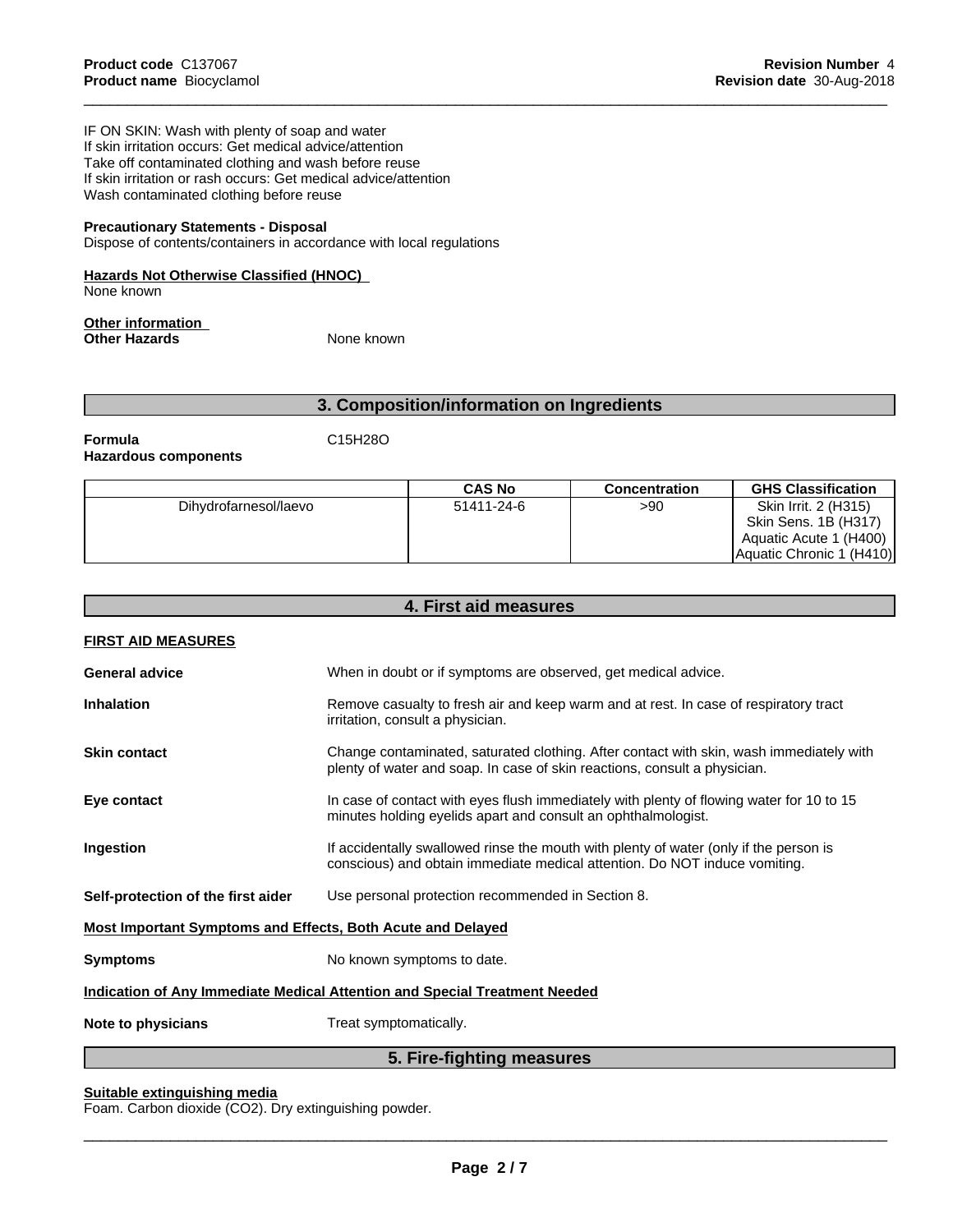**Large Fire Alcohol resistant foam. Water spray.** 

**Unsuitable extinguishing media** Full water jet.

#### **Special hazards arising from the substance or mixture**

In case of fire may be liberated, Carbon monoxide, Carbon dioxide (CO2), Burning produces heavy smoke, Do not inhale explosion and combustion gases.

#### **Protective equipment and precautions for firefighters**

Wear a self-contained breathing apparatus and chemical protective clothing. Use water spray jet to protect personnel and to cool endangered containers. Move undamaged containers from immediate hazard area if it can be done safely. Collect contaminated fire extinguishing water separately. Do not allow entering drains or surface water.

#### **6. Accidental release measures**

#### **Personal precautions, protective equipment and emergency procedures**

| <b>Personal precautions</b>      | Avoid contact with skin, eyes or clothing. Use personal protection recommended in Section<br>8. Remove all sources of ignition. Provide adequate ventilation as well as local exhaustion<br>at critical locations. See section 7 for more information. |
|----------------------------------|--------------------------------------------------------------------------------------------------------------------------------------------------------------------------------------------------------------------------------------------------------|
| For emergency responders         | Use personal protection recommended in Section 8.                                                                                                                                                                                                      |
| <b>Environmental precautions</b> |                                                                                                                                                                                                                                                        |

Do not allow to enter into soil/subsoil. Do not allow to enter into surface water or drains. Ensure waste is collected and contained.

#### **Methods and material for containment and cleaning up**

**Methods for cleaning up** Clean contaminated surface thoroughly.

#### **7. Handling and Storage**

#### **Precautions for Safe Handling**

**Advice on safe handling** Avoid contact with skin, eyes or clothing. Wear protective gloves and eye/face protection. See Section 8 for information on appropriate personal protective equipment. Remove all sources of ignition. Provide adequate ventilation as well as local exhaustion at critical locations. Handle and open container with care.

#### **Conditions for safe storage, including any incompatibilities**

**Storage conditions** Keep container tightly closed in a cool, well-ventilated place. Store in a dry place. Protect from direct sunlight. Remove all sources of ignition. Keep away from sources of heat (e.g. hot surfaces), sparks and open flames.

#### **8. Exposure Controls/Personal Protection**

**Control Parameters**

**Exposure guidelines** This product does not contain any substances with occupational exposure limits established by OSHA under 29 CFR 1910 subpart Z, ACGIH or NIOSH

#### **Appropriate Engineering Controls**

**Engineering controls** Provide adequate ventilation as well as local exhaustion at critical locations. Do not subject to unnecessarily high temperatures during processing.

#### **Individual protection measures, such as personal protective equipment**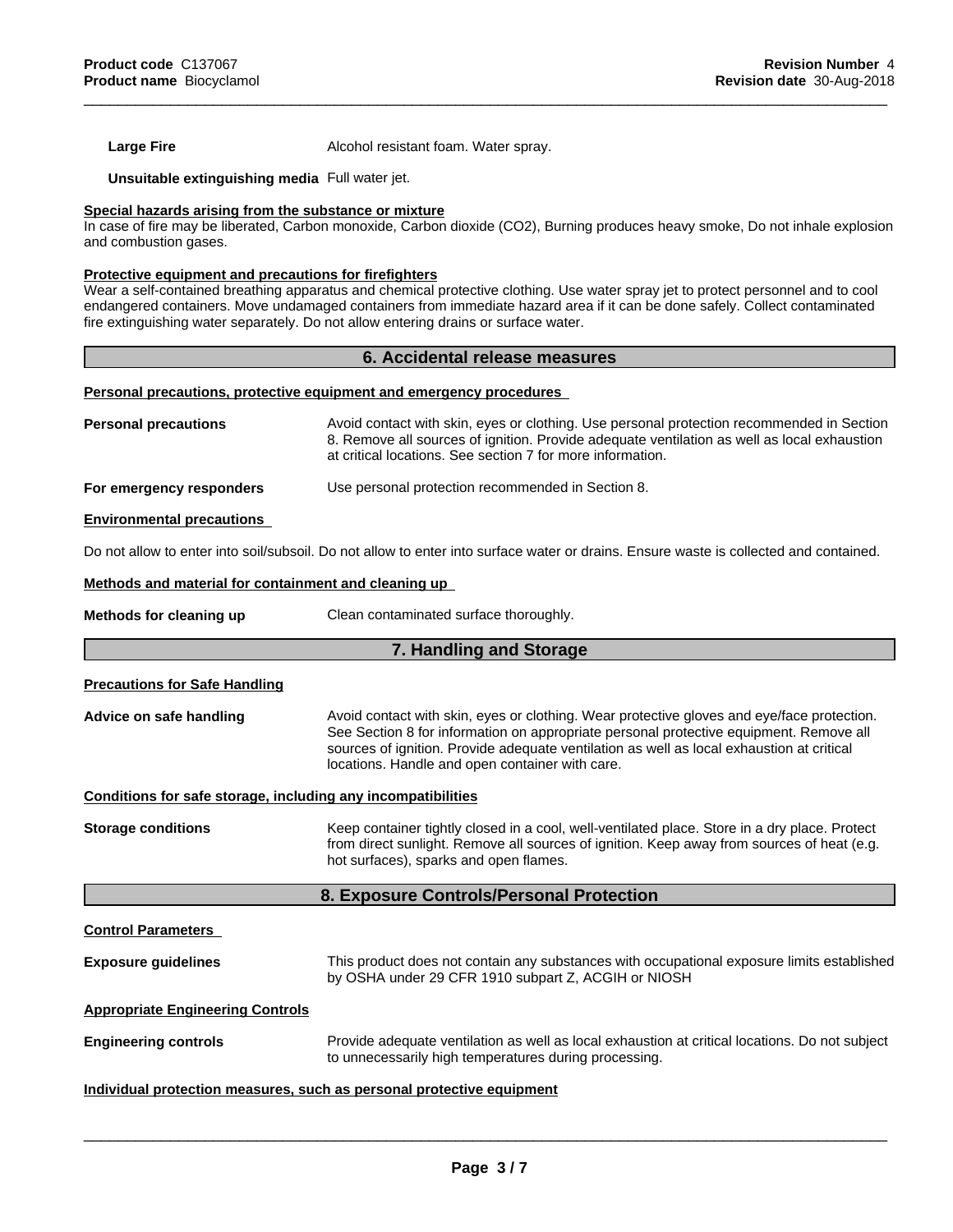| Eye/face protection                   | Eye glasses with side protection.                                                                                                                                                             |
|---------------------------------------|-----------------------------------------------------------------------------------------------------------------------------------------------------------------------------------------------|
| <b>Hand protection</b>                | Wear chemically resistant gloves in combination with 'basic' employee training.                                                                                                               |
| Skin and body protection              | Wear appropriate personal protective clothing to prevent skin contact.                                                                                                                        |
| <b>Respiratory protection</b>         | No protective equipment is needed under normal use conditions. If exposure limits are<br>exceeded or irritation is experienced, NIOSH/MSHA approved respiratory protection should<br>be worn. |
| <b>General Hygiene Considerations</b> | Handle in accordance with good industrial hygiene and safety practice. Wash hands before<br>breaks and after work. Do not eat, drink or smoke when using this product.                        |

### **9. Physical and Chemical Properties**

### **Information on basic physical and chemical properties**

| Appearance<br>Color<br>Odor<br><b>Odor threshold</b>  | Liquid<br>Colorless to pale yellow<br>Characteristic<br>No data available |                                                              |
|-------------------------------------------------------|---------------------------------------------------------------------------|--------------------------------------------------------------|
| <b>Property</b>                                       | <b>VALUES</b>                                                             | Remarks • Method                                             |
| pH                                                    | No data available                                                         |                                                              |
| Melting point / freezing point                        | no melting point                                                          | OECD Test No. 102: Melting Point/ Melting Range              |
| Boiling point / boiling range                         | 298.8 °C / 570 °F                                                         | OECD Test No. 103: Boiling Point                             |
| <b>Flash point</b>                                    | 149 °C / 300 °F                                                           | CC (closed cup), Regulation (EC) No. 440/2008,<br>Annex, A.9 |
| <b>Evaporation rate</b>                               | No data available                                                         |                                                              |
| Flammability (solid, gas)                             |                                                                           |                                                              |
| <b>Flammability limit in air</b>                      |                                                                           |                                                              |
| <b>Upper flammability limit</b>                       | No data available                                                         |                                                              |
| Lower flammability limit                              | No data available                                                         |                                                              |
| Vapor pressure                                        | $0.00913$ Pa @25°C                                                        | OECD Test No. 104: Vapor Pressure                            |
| Vapor density                                         | No data available                                                         |                                                              |
| <b>Relative Density</b>                               | $0.867 - 0.873$ (D20°C/20°C)                                              |                                                              |
| <b>Relative Density</b>                               | No data available                                                         |                                                              |
| <b>Water solubility</b>                               | 3.08 mg/l $(20^{\circ}C)$                                                 | OECD Test No. 105: Water Solubility                          |
| Solubility in other solvents                          | No data available                                                         |                                                              |
| Partition coefficient: n-octanol/waterLog Pow = $5.7$ |                                                                           | <b>OECD Test No. 117: Partition Coefficient</b>              |
|                                                       |                                                                           | (n-octanol/water), HPLC Method                               |
| <b>Autoignition temperature</b>                       | 247 °C / 477 °F                                                           | <b>ASTM E 659</b>                                            |
| <b>Decomposition temperature</b>                      | No data available                                                         |                                                              |
| <b>Kinematic viscosity</b>                            | No data available                                                         |                                                              |
| <b>Dynamic viscosity</b>                              | No data available                                                         |                                                              |
| <b>Explosive Properties</b>                           | No data available                                                         |                                                              |
| <b>Oxidizing Properties</b>                           | No data available                                                         |                                                              |
| <b>Other information</b>                              |                                                                           |                                                              |
| <b>Molecular weight</b>                               | 224.39                                                                    |                                                              |
| <b>Refractive Index</b>                               | 1.471-1.477 (n20 $\degree$ C/D)                                           |                                                              |

### **10. Stability and Reactivity**

#### **Reactivity**

None under normal use conditions.

#### **Chemical stability**

Stable under normal conditions. Stable under recommended storage conditions.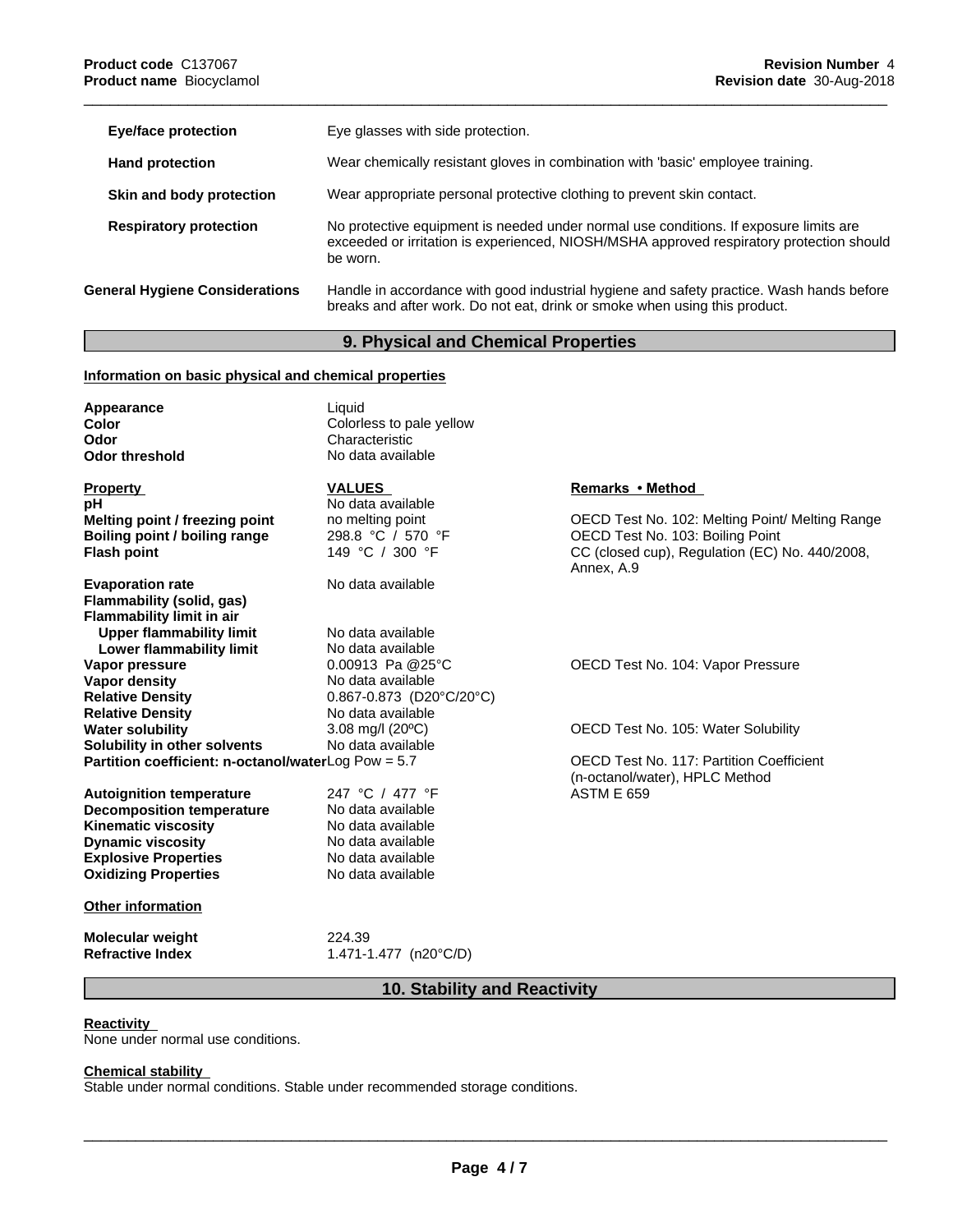#### **Possibility of hazardous reactions**

None under normal processing.

#### **Conditions to avoid**

Extremes of temperature and direct sunlight. Do not heat closed containers.

#### **Incompatible materials**

Strong oxidizing agents. Strong acids. Strong bases.

#### **Hazardous decomposition products**

None under normal use.

#### **11. Toxicological Information**

#### **Information on Likely Routes of Exposure**

| <b>Product Information</b>                                   | No data available.                                                                                                                                                                                                                                                                                                                                                                                                                        |
|--------------------------------------------------------------|-------------------------------------------------------------------------------------------------------------------------------------------------------------------------------------------------------------------------------------------------------------------------------------------------------------------------------------------------------------------------------------------------------------------------------------------|
| <b>Inhalation</b>                                            | No data available.                                                                                                                                                                                                                                                                                                                                                                                                                        |
| Eye contact                                                  | No data available.                                                                                                                                                                                                                                                                                                                                                                                                                        |
| <b>Skin contact</b>                                          | No data available.                                                                                                                                                                                                                                                                                                                                                                                                                        |
| Ingestion                                                    | No data available.                                                                                                                                                                                                                                                                                                                                                                                                                        |
| <b>Information on Toxicological Effects</b>                  |                                                                                                                                                                                                                                                                                                                                                                                                                                           |
| <b>Symptoms</b>                                              | No information available.                                                                                                                                                                                                                                                                                                                                                                                                                 |
|                                                              | Delayed and immediate effects as well as chronic effects from short and long-term exposure                                                                                                                                                                                                                                                                                                                                                |
| <b>Skin corrosion/irritation</b>                             | This product was tested at 2% in lanolin on 30 human subjects and produced no irritation<br>after a 45 hour closed-patch test.<br>This product was a primary skin irritant when tested on guinea pigs at 10% in acetone. No<br>effects were observed when tested at 5% in acetone.<br>Irritant, Cell viability = 41.2% (EpiDerm - OECD 439).<br>Non-corrosive, Cell viability 3 min = $97.3\%$ , 60 min = $108.9\%$ (EpiDerm - OECD 431). |
| Serious eye damage/irritation                                | Non-irritant, IVIS = -0.4 (BCOP - OECD 437).                                                                                                                                                                                                                                                                                                                                                                                              |
| <b>Respiratory or skin sensitization</b>                     | A delayed contact hypersensitivity test was conducted on guinea pigs and was not<br>considered a sensitizer at 2% in acetone. It was considered a weak sensitizer at 5% in<br>acetone.<br>Skin sensitizer, EC3 = 21.4% (LLNA - OECD 429).                                                                                                                                                                                                 |
| <b>Germ cell mutagenicity</b>                                | Not mutagenic in AMES Test.                                                                                                                                                                                                                                                                                                                                                                                                               |
| Carcinogenicity                                              | This product does not contain any carcinogens or potential carcinogens as listed by OSHA,<br>IARC or NTP.                                                                                                                                                                                                                                                                                                                                 |
| <b>Reproductive toxicity</b>                                 | No information available.                                                                                                                                                                                                                                                                                                                                                                                                                 |
| Specific target organ toxicity -<br>Single exposure          | No information available.                                                                                                                                                                                                                                                                                                                                                                                                                 |
| Specific target organ toxicity -<br><b>Repeated exposure</b> | No information available.                                                                                                                                                                                                                                                                                                                                                                                                                 |
| <b>Aspiration hazard</b>                                     | No information available.                                                                                                                                                                                                                                                                                                                                                                                                                 |
|                                                              |                                                                                                                                                                                                                                                                                                                                                                                                                                           |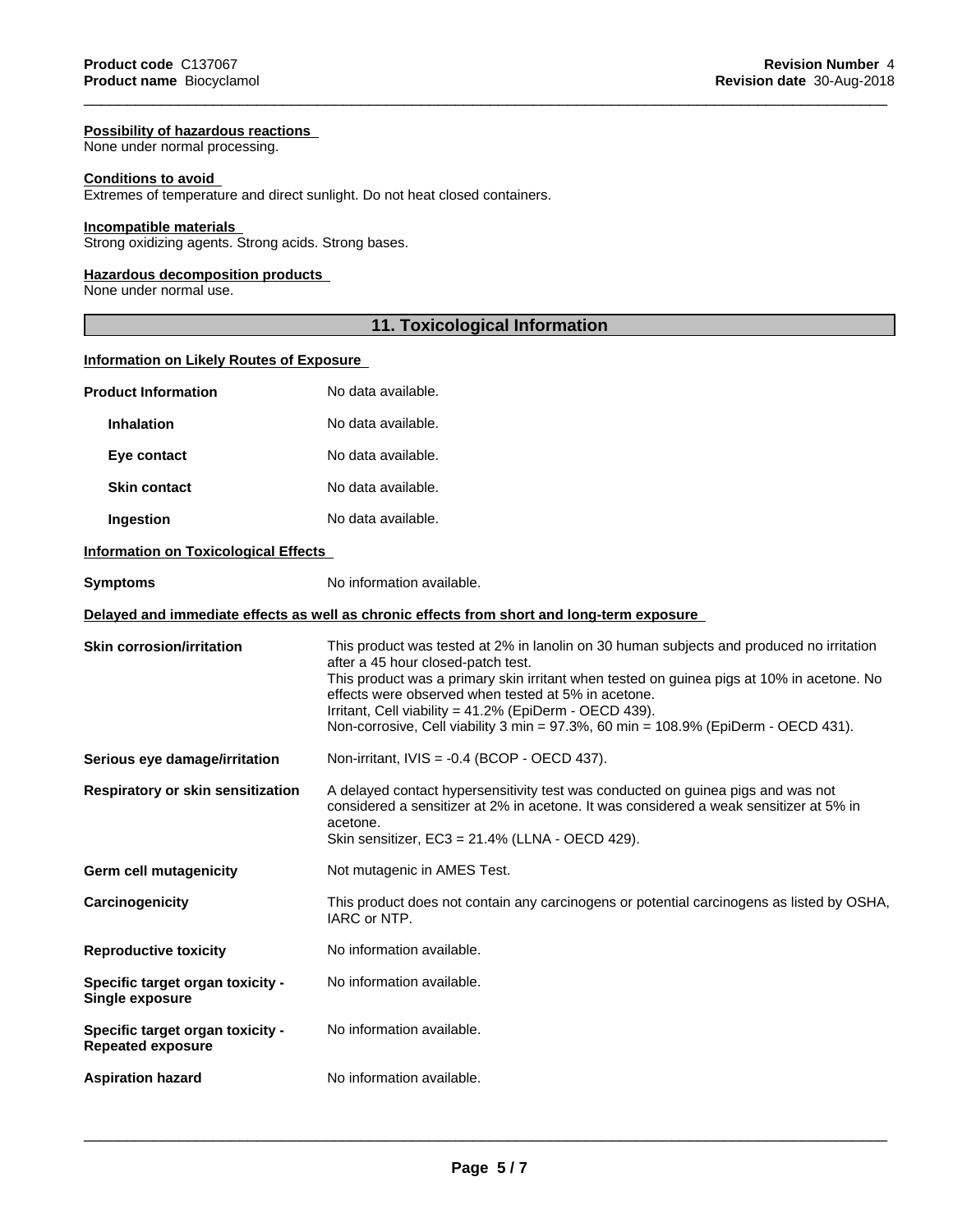### **Numerical Measures of Toxicity - Product Information**

| 12. Ecological Information<br><b>Ecotoxicity</b><br>Very toxic to aquatic life with long lasting effects<br>Acute toxicity<br>Algae: EC50 (72h) 1.43 mg/L, NOEC (72h) = 0.0774 mg/L, Pseudokirchneriella<br>subcapitata, OECD Test No. 201: Freshwater Alga and Cyanobacteria, Growth Inhibition<br>Test<br>Crustacea: EC50 (48h) = $0.209$ mg/L, NOEC (48h) = $0.126$ mg/L, Daphnia magna (Water<br>flea), OECD Test No. 202: Daphnia sp., Acute Immobilization Test<br>Readily biodegradable, average biodegradation = 99% (BOD), OECD Test No. 301C:<br><b>Persistence and degradability</b><br>Ready Biodegradability: Modified MITI Test (I) (TG 301 C).<br>No information available<br><b>Bioaccumulative potential</b> |  |
|-------------------------------------------------------------------------------------------------------------------------------------------------------------------------------------------------------------------------------------------------------------------------------------------------------------------------------------------------------------------------------------------------------------------------------------------------------------------------------------------------------------------------------------------------------------------------------------------------------------------------------------------------------------------------------------------------------------------------------|--|
|                                                                                                                                                                                                                                                                                                                                                                                                                                                                                                                                                                                                                                                                                                                               |  |
|                                                                                                                                                                                                                                                                                                                                                                                                                                                                                                                                                                                                                                                                                                                               |  |
|                                                                                                                                                                                                                                                                                                                                                                                                                                                                                                                                                                                                                                                                                                                               |  |
|                                                                                                                                                                                                                                                                                                                                                                                                                                                                                                                                                                                                                                                                                                                               |  |
| Other adverse effects<br>No information available                                                                                                                                                                                                                                                                                                                                                                                                                                                                                                                                                                                                                                                                             |  |
| <b>13. Disposal Considerations</b>                                                                                                                                                                                                                                                                                                                                                                                                                                                                                                                                                                                                                                                                                            |  |
| <b>Waste Treatment Methods</b>                                                                                                                                                                                                                                                                                                                                                                                                                                                                                                                                                                                                                                                                                                |  |
| Dispose of in accordance with local regulations.<br>Waste disposal method                                                                                                                                                                                                                                                                                                                                                                                                                                                                                                                                                                                                                                                     |  |
| <b>Contaminated packaging</b><br>Do not reuse container.                                                                                                                                                                                                                                                                                                                                                                                                                                                                                                                                                                                                                                                                      |  |
| <b>14. Transport Information</b>                                                                                                                                                                                                                                                                                                                                                                                                                                                                                                                                                                                                                                                                                              |  |
| <b>DOT</b> Non-bulk Packaging<br>UN/ID no<br>Not regulated<br>Not regulated<br><b>Proper Shipping Name</b><br><b>Hazard Class</b><br>Not regulated<br>Packing group<br>Not regulated<br><b>Marine Pollutant</b><br>Not regulated                                                                                                                                                                                                                                                                                                                                                                                                                                                                                              |  |
| Air transport (ICAO-TI / IATA-DGR)<br>UN/ID no<br>3082<br><b>Proper Shipping Name</b><br>Environmentally hazardous substances, liquid, n.o.s.<br>(Dihydrofarnesol/laevo)<br><b>Hazard Class</b><br>9<br>III<br><b>Packing group</b>                                                                                                                                                                                                                                                                                                                                                                                                                                                                                           |  |
| Sea transport (IMDG)<br>UN/ID no<br>3082<br><b>Proper Shipping Name</b><br>Environmentally hazardous substances, liquid, n.o.s.<br>(Dihydrofarnesol/laevo)<br><b>Hazard Class</b><br>9<br>Ш<br><b>Packing group</b><br>F-A, S-F<br><b>EmS No</b><br><b>Marine Pollutant</b><br>Yes                                                                                                                                                                                                                                                                                                                                                                                                                                            |  |

### **15. Regulatory Information**